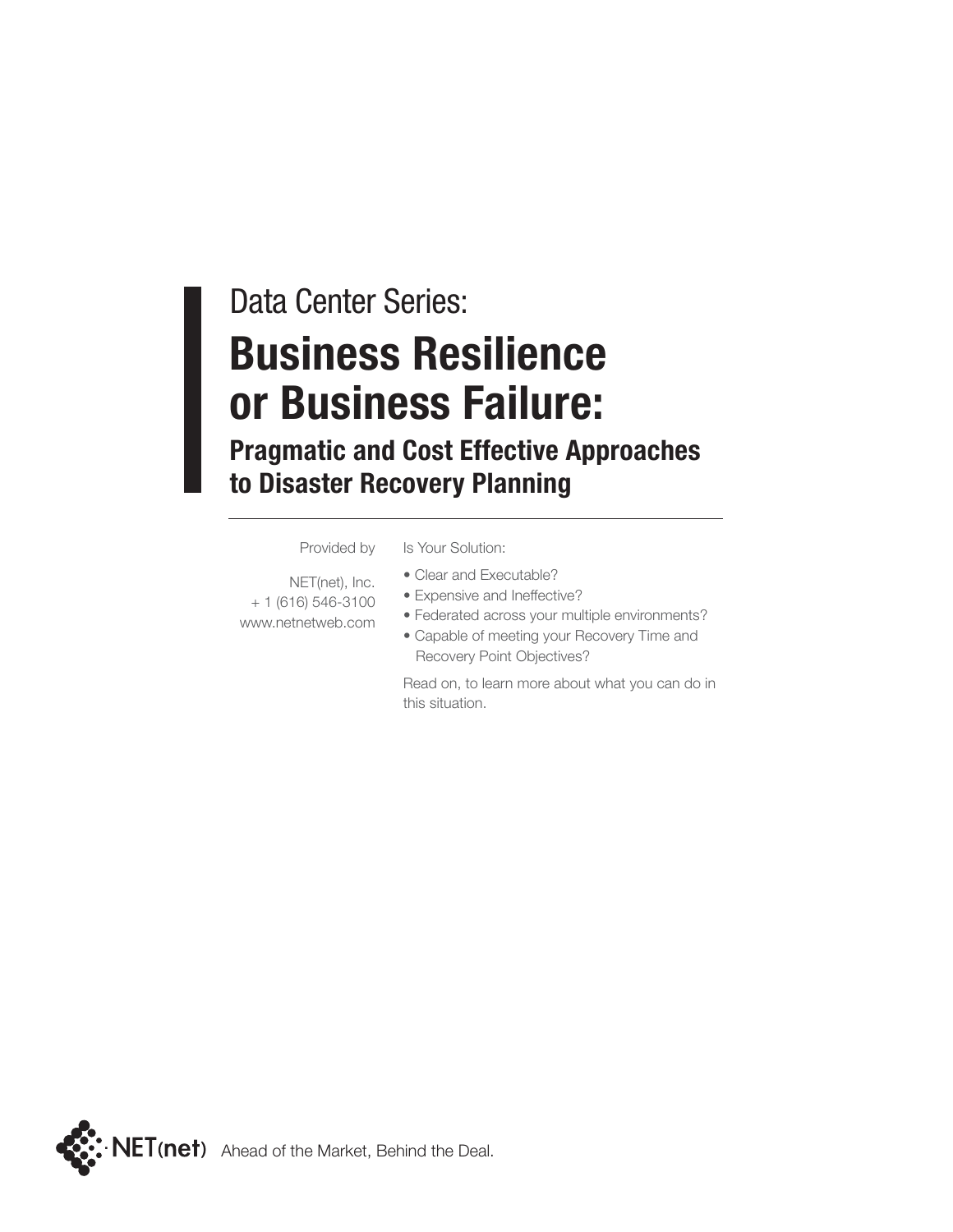# **IT Continuity**

We have learned, among other things, we need to expect the unexpected. And while major weather events are the most egregious example of a disaster, we should be prepared for disruptions to the business on all fronts and all levels of severity. While it can be argued that Disaster Recovery and Business Continuity Planning is an expensive and tedious endeavor, it is clear that a well thought out plan that helps assure information technology continuity in the event of a serious disruption to the operation of the business, may well mean the difference between business success and business failure.

The primary objective of the IT continuity plan is to reestablish essential business technology operations should a disruption occur as a result of a disaster or other unplanned outage. The objective is to ensure that critical IT operations can resume normal processing within a reasonable period of time, and at a determined 'point in time' in the business. Therefore, the IT continuity plan should also:

- Identify potential weaknesses and implement a disaster prevention program;
- Minimize the duration of a serious disruption to business operations;
- Facilitate effective coordination of recovery tasks; and
- Reduce the complexity of the recovery effort.

IT continuity is also about high availability. It is about maintaining the IT operations of the business in the event of a serious failure or disruption affecting a data center location or a location affecting a business operation.

For instance, an objective for deploying distributed data centers is to provide redundancy, scalability and high availability. Redundancy is the first line of defense against any failure. Redundancy within a data center is just as important as redundancy between data centers, including application servers, databases, and communication and network linkages. Maintaining a comprehensive and rigorous backup and restore capability is central to establishing a business continuance strategy.

## **The Enterprise Approach**

Enterprises often take a variety of approaches to disaster recovery planning, focused on the continuity of IT operations, and business continuity focused on the continuity of the business operation. A common approach is to maintain a primary and secondary data center, one or the other of which can be hosted in-house or with a third party data center hosting provider. However, this can be an expensive proposition for many organizations. Or a provider which specializes in IT recovery services may be employed, supplying "cold" servers that can be restored from the operating system to the applications to support the continuity of the IT operations within a specified recovery time objective. SunGard Availability Services is a common example in this space. An

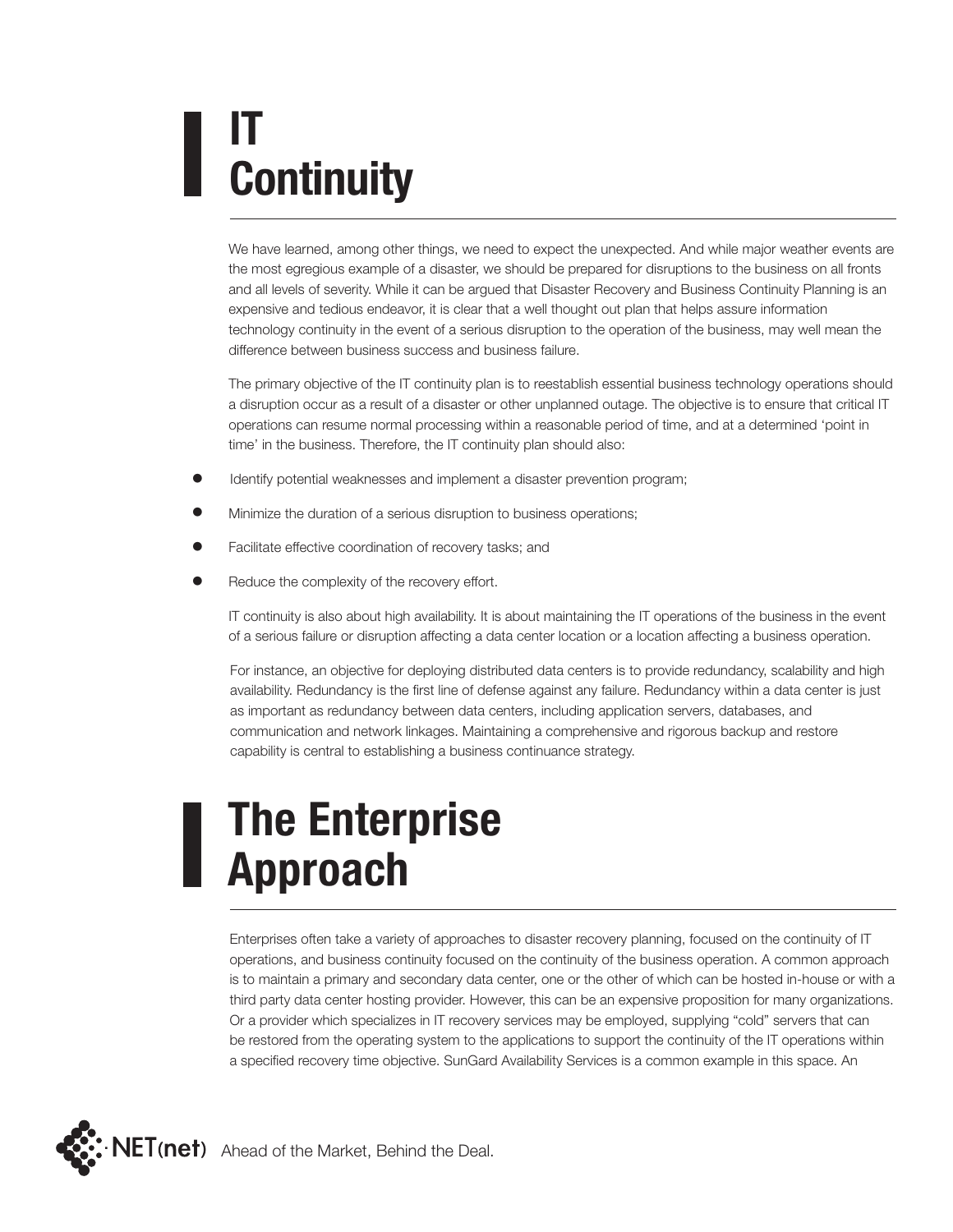approach common with most strategies is to at least store critical data offsite with a company that specializes in secure data storage such as Iron Mountain, using either the more traditional tape media or, increasingly more common—and often more affordable—online backups that are performed "disk to disk".

The approach your organization takes with regards to disaster recovery, and specifically IT continuity, must be rooted in a comprehensive, achievable, up-to-date and tested disaster recovery plan. A plan that is lacking in a strategic and tactical vision for DRP, and is not comprehensive, achievable, up-to-date and tested, is typically the source of inefficient deployments of backup data centers, IT recovery services or backup strategy; needlessly throwing money at a DR solution without assessing the true risks and vulnerabilities to the business or deploying a solution that is either overkill or essentially wasted without having ever been tested.

For example, an enterprise subscribes to a monthly fee (often in the thousands of dollars) to have a provider set aside servers, storage, printers, networking and general infrastructure to allow the enterprise to recover all or a portion of their production environment in the event of a disaster, with a certain number tests and test hours allowed per year. The configuration for this environment (i.e. server, storage, networking specifications) is determined at the inception of the recovery services agreement. First, without a comprehensive test of restoring this IT environment, at least once per year, but ideally twice per year, the probability of expediently and efficiently—and successfully—restoring this environment to save the business is typically very low. All that money in disaster recovery services wasted and the business in peril.

Or, perhaps you test this environment from time to time, maybe annually, but the configuration is so out of date compared to the reality of your current production IT environment, that you have been paying for an environment that has been allocated on your behalf, largely for nothing; more wasted money.

#### BOTTOM LINE:

If your organization is going to go to the trouble of investing in the development of a disaster recovery plan to maintain the continuity of the IT operation, and spend the money to subscribe to a recovery service to restore your environment offsite, make the effort to plan the environment, plan the testing, conduct the testing and keep this environment up-to-date and relevant.

Another example is the deployment of a secondary data center for DR purposes, often the most practical choice of larger enterprises. On balance this option is typically less expensive than 3rd party recovery services for large data center footprints. However, the inefficiencies found in the primary data center, such as server sprawl, non-consolidated storage, obsolete applications, and under-utilized servers are often repeated in the secondary data center, wasting money and complicating a recovery effort in the event the primary data center needs to fail-over to the secondary data center. This issue is exacerbated if you are using a third-party co-location or managed services provider for this secondary data center because now you are likely paying an inflated expense to this provider for an inefficient DR environment.

### BOTTOM LINE:

Keep the DR environment simple. Use VM technology to keep the server footprint small and the recovery effort less demanding during a real recovery effort. Apply good principles of server and storage consolidation, efficient use of existing resources and energy efficient devices to your DR data center to maximize the value of this environment.